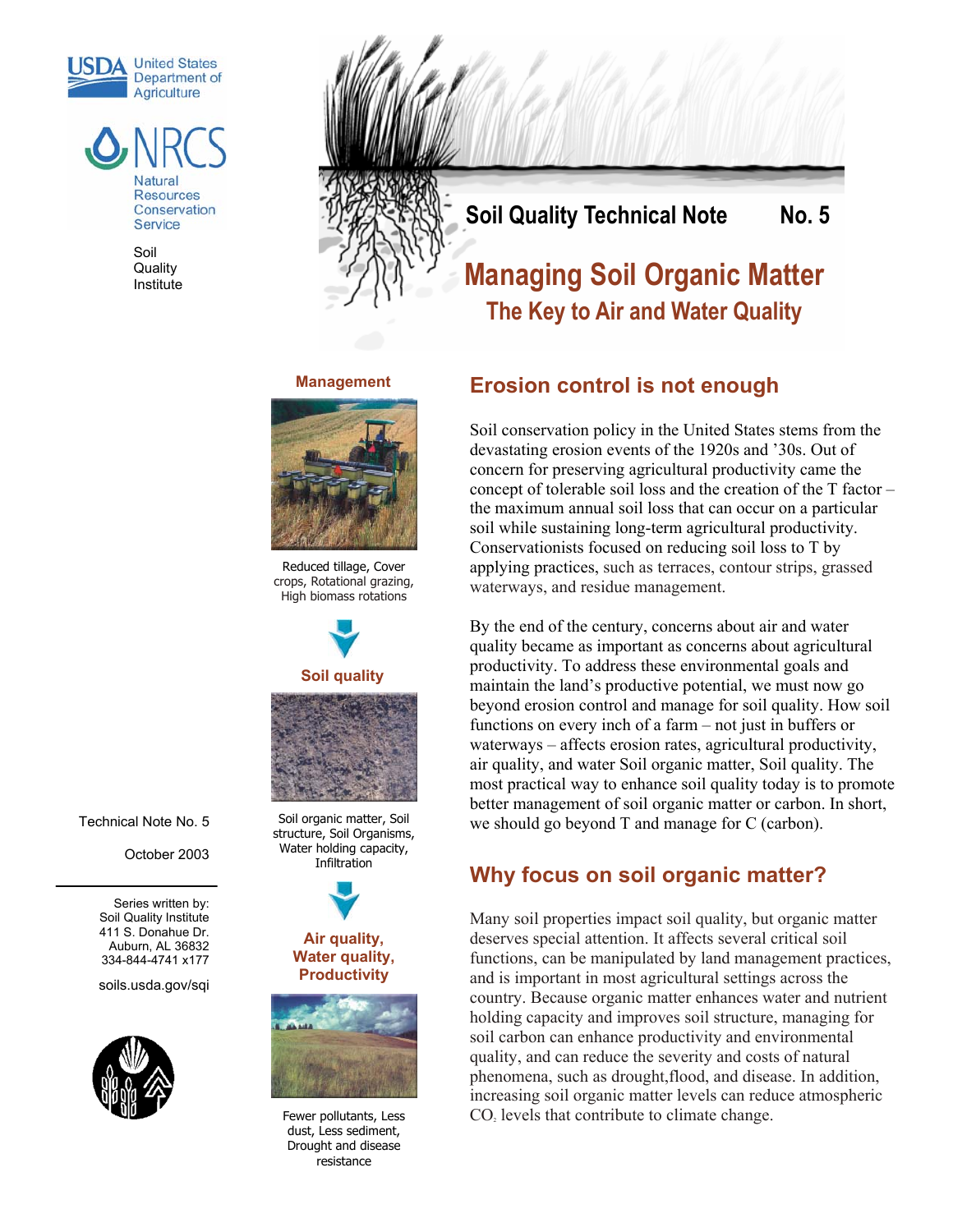

Figure 2: National annual soil loss.

The pace of erosion control has slowed as we approach the goal of managing to T. Annually, 1.8 billion tons of soil are still lost from cropland, and 120 million acres of cropland are eroding at a rate greater than T.

**1 インポート い** 

 $\frac{1}{2}$ 



Figure 3: Managing for soil organic matter can save more soil.

If all cropland were managed to T, annual soil loss would decline by 0.85 billion tons. If all cropland were managed for C  $(SCI>0^*)$ , soil loss would decline by 1.29 billion tons. Thus, conservation efforts could save an additional \$8.2 billion worth of soil annually by managing for C instead of managing to T. Reaching this higher standard is possible by focusing on different conservation tools and benefits.

# **Go beyond T– Manage for C**

The goal of reducing soil erosion to T (tolerable soil loss rates) generated remarkable improvements in the nation's natural resources (figure 2). We can achieve a new level of soil conservation by focusing on building soil organic matter or soil carbon (C).

- By emphasizing organic matter management technology, soil loss can be reduced on those lands that still suffer excessive erosion.
- Even moderate erosion rates can harm air quality, water quality, and wildlife habitat. Improving soil organic matter levels can further stabilize soil within fields and protect environmental quality (figure 3).
- Keeping soil in place is only the beginning of soil conservation. Soil also has to function well. It must hold nitrogen, phosphorus, and pesticides in place and keep them out of surface water. Soil must deliver nutrients and water to plants as they need them. Soil should minimize the effects of floods and droughts. Organic matter helps soil perform all these functions.

### **What does this mean for conservation?**

Managing for C means using well-known technology in a new way. By addressing conservation issues from the perspective of soil organic matter instead of erosion, we will focus on enhancing the soil as opposed to managing for tolerable degradation. We will exploit the full potential of cover crops, crop rotations, and reduced tillage to address conservation concerns. Moreover, managing for C provides additional on-site benefits and incentives for the landowner, creating greater motivation for the person making the ultimate decisions about managing the Nation's natural resources.

> *Keeping soil in place is only the beginning of soil conservation. Soil also has to function well.*



\*What is SCI? The Soil Conditioning Index (SCI) predicts the effect of cropping systems on soil organic matter levels. A positive SCI indicates a cropping system that, if continued, is likely to result in increasing levels of soil organic matter. More information about the SCI is at http://soils.usda.gov/sqi.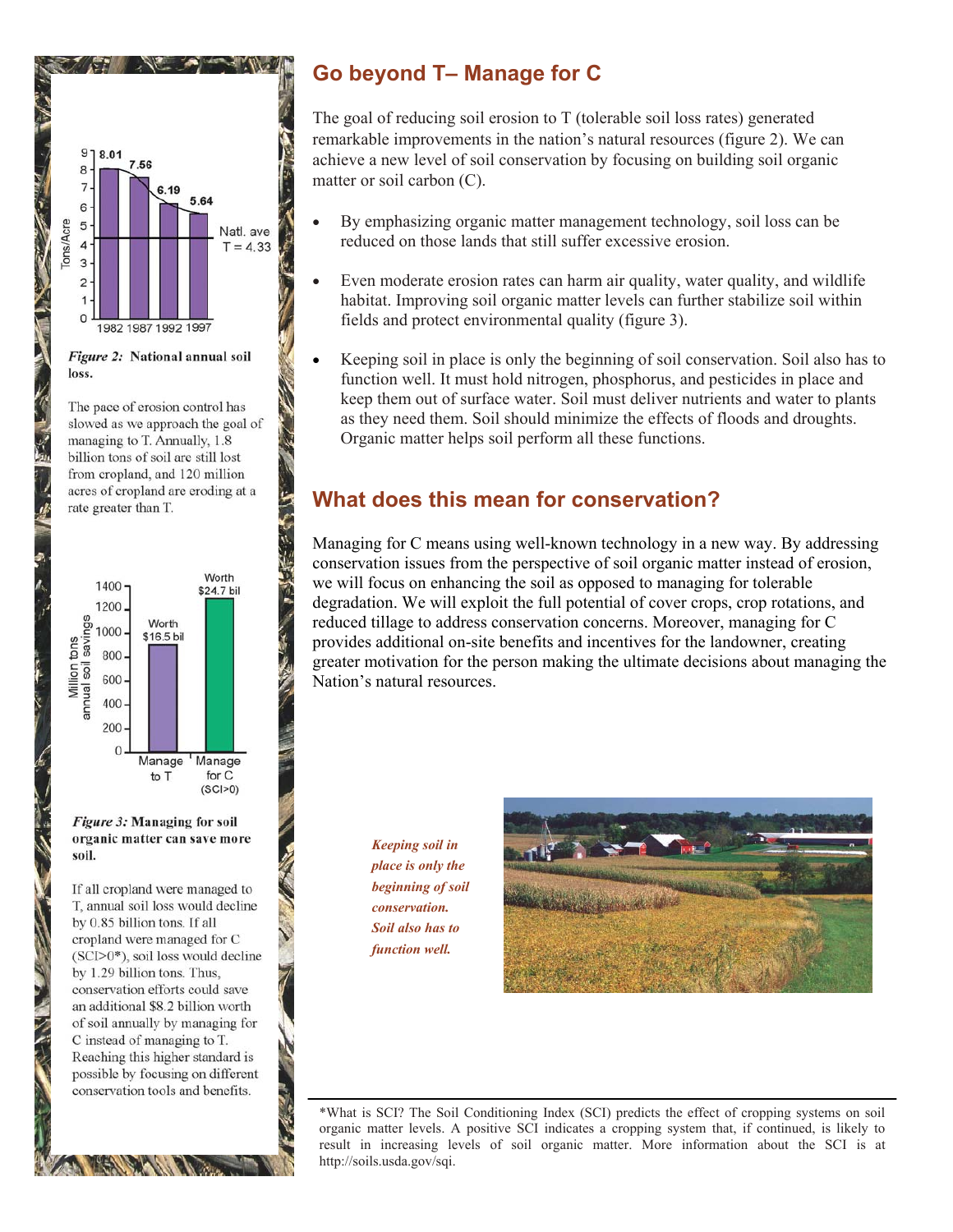### **How does organic matter work?**

Once a land manager begins working towards enhancing soil organic matter, a series of soil changes and environmental benefits follow (figure 4). The rate and degree of these changes and the best suite of practices needed to achieve results vary with soil and climate. Initially, managing for greater soil organic matter may require higher pesticide, herbicide, or nutrient applications. In time, productivity and environmental quality will be enhanced.

#### **Apply practices that enhance soil organic matter**

- **Diverse, high biomass crop rotations**
- **Cover crops**
- **Reduced tillage**
- **Rotational grazing**

#### **Organic matter dynamics change**

- **Increased surface residue forms a physical barrier to wind and water erosion.**
- **Higher residue rotations and cover crops contribute more organic matter and nutrients to the soil.**
- **Less soil disturbance means lower organic matter losses.**

#### **Soil properties change**

- **Surface structure becomes more stable and less prone to crusting and erosion.**
- **Water infiltration increases and runoff decreases when soil structure improves.**
	- **Soil organic matter holds 10 to 1,000 times more water and nutrients than the same amount of soil minerals.**
- **Beneficial soil organisms become more numerous and active with diverse crop rotations and higher organic matter levels.**

#### **Air quality, water quality, and agricultural productivity improve**

- **Dust, allergens, and pathogens in the air immediately decline.**
- **Sediment and nutrient loads decline in surface water as soon as soil aggregation increases and runoff decreases.**
- **Ground and surface water quality improve because better structure, infiltration, and biological activity make soil a more effective filter.**
- **Crops are better able to withstand drought when infiltration and water holding capacity increase.**
- **Organic matter may bind pesticides, making them less active. Soils managed for organic matter may suppress disease organisms, which could reduce pesticide needs.**
- **Crop health and vigor increase when soil biological activity and diversity increase.**
- **Wildlife habitat improves when residue management improves.**



*Figure 4:* **Clean air and water start with soil organic matter**

The State of the Council of the Council of the Council of the Council of the Council of the Council of the Council of the Council of the Council of the Council of the Council of the Council of the Council of the Council of

こうこく きょう

**CONTRACTOR** 

#### What is topsoil worth?

Organic matter management is cost effective because it can prevent erosion and help remedy the effects of past erosion. Here are examples of how to put a dollar value on soil.

#### Cost/ton

| Cost by the bag  \$40 - \$80         |
|--------------------------------------|
|                                      |
| Cost to replace soil functions, and  |
| remedy off-site damage (figure 5)    |
|                                      |
| Cost of erosion to downstream        |
|                                      |
|                                      |
| Cost to return soil to its original. |
| noneroded condition  Priceless       |
|                                      |



Figure 5: Components of the value of a ton of topsoil worth \$19\*.

\*Data are adjusted to 1997 dollars. For more detail see: NRCS. (draft). Soil Quality-Agronomy Technical Note. The economic value of soil quality. http://soils.usda.gov/sqi

THE STATE OF THE PARTY

Z